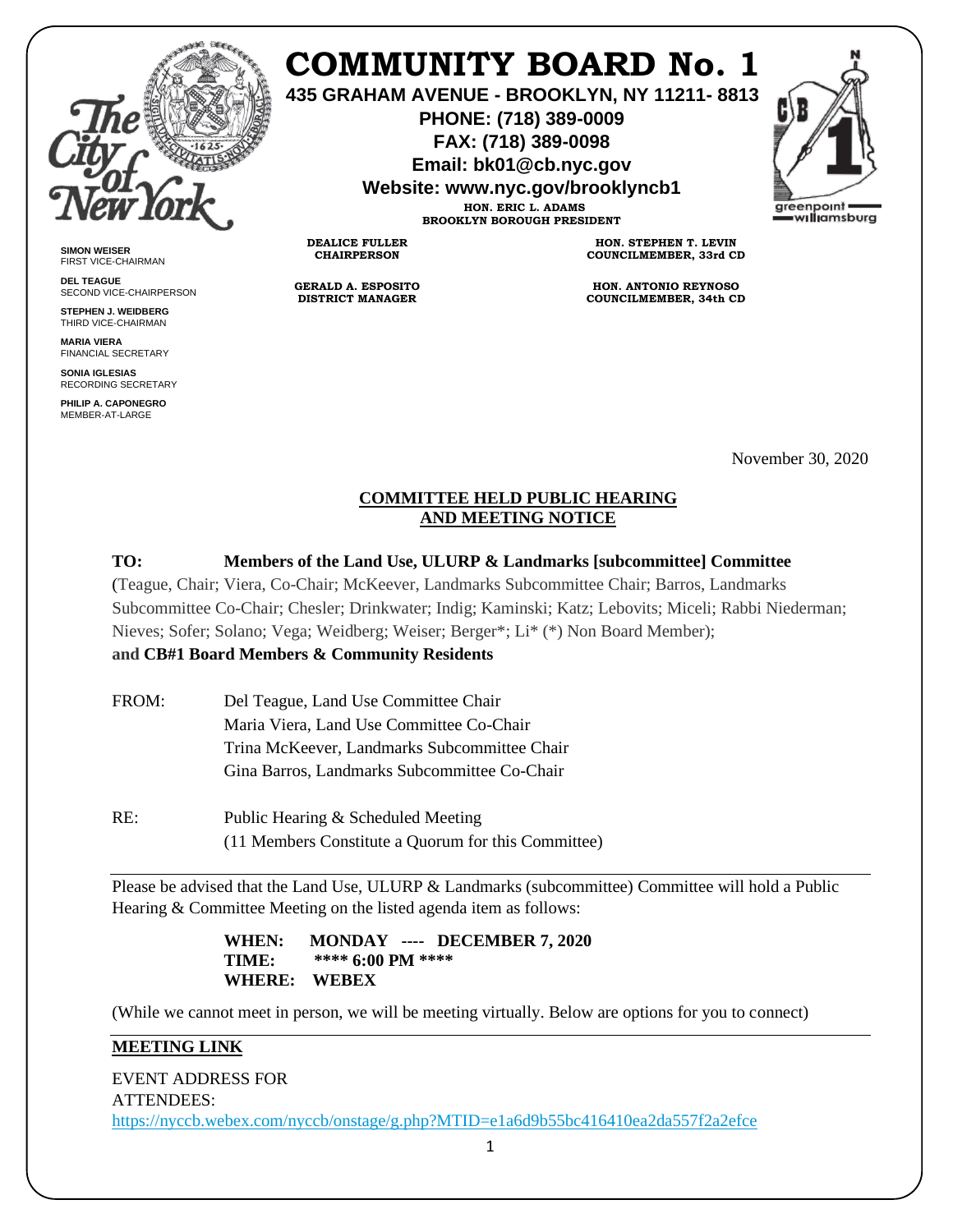| EVENT NUMBER:       | 179 791 2596                                                                                              |
|---------------------|-----------------------------------------------------------------------------------------------------------|
| EVENT PASSWORD:     | D6MyPUg6En3                                                                                               |
| AUDIO CONFERENCE:   | New York City $+1-646-992-2010$<br>United States $Toll+1-408-418-9388$<br>Show all global call-in numbers |
| <b>ACCESS CODE:</b> | 179 791 2596                                                                                              |

#### **PUBLIC HEARING AGENDA:**

**Persons who wish to speak or submit testimony, please send an email with your contact information and position on the matter to: [BK01@cb.nyc.gov](mailto:BK01@cb.nyc.gov) PRIOR to the meeting (by close of business --- 5:00 PM --- December 7, 2020)**

## **ROLL CALL**

- 1. **LPC Item:** Mr. Jonathan B. Held (architect/requester) has requested that the proposed home renovation project at **98 Milton Street** be reviewed by CB#1. He has forwarded a drawing set that was revised and submitted to LPC for review. LPC noted that the primary facade work meets staff level rules for restorative work, so those aspects of the scope will not need to be reviewed at commissioner level. Information from the GREENPOINT HISTORIC DISTRICT DESIGNATION REPORT: Nos. 93-109 comprise a row of nine Italianate brick houses built in 1873-74 by James R. Sparrow, Sr., who with his son owned a number of properties within the district. In addition, they were local entrepreneurs who were shoe dealers with offices on Manhattan Avenue and, by 1882 owned a large cast-iron factory in Williamsburgh. The houses in the row were probably built as twofamily residences, which, except for Nos. 105-109, were sold to local craftsmen such as carpenters, masons, ship painters and builders. Nos. 105-109 were held by the family for investment purposes. The three-bay houses rise three stories above shallow basements. The segmental-arched windows have two-over-two, double-hung sash and cast-iron eyebrow lintels. The round-arched main entrances have elegant round-arched lintels carried on foliate corbels and are enhanced with keystones. Rope moldings enframe the wooden double entrance doors. Each house is crowned by a handsome dentilled and modillioned cornice carried on foliate brackets. Most of the original iron fences protecting the front yards remain, adding a very attractive element to the streetscape. The cast-iron stoop balustrades also remain at most of the houses. Twin glazed wooden doors remain at Nos. 95 and 99. Unfortunately, Nos. 105-109 have been stripped of their lintels, and No. 105 has had its cornice and ironwork removed.
- 2. **NYC DCP - C 210043 ZMK 135-137 Bedford Avenue Rezoning** IN THE MATTER OF an application submitted by Dawn Kiernan and NRL URF, LLC, pursuant to Sections 197-c and 201 of the New York City Charter for an amendment of the Zoning Map, Section No. 13a: 1. establishing within an existing R6A District a C1-4 District bounded by Bedford Avenue, North 10th Street, a line 100 feet southeasterly of Bedford Avenue, and a line midway between North 10th Street and North 9th Street; and 2. establishing within an existing R6B District a C1-4 District bounded by Bedford Avenue, a line midway between North 10th Street and North 9th Street, a line 100 feet southeasterly of Bedford Avenue, and North 9th Street; Borough of Brooklyn, Community District 1, as shown on a diagram (for illustrative purposes only) dated November 2, 2020, and subject to the conditions of